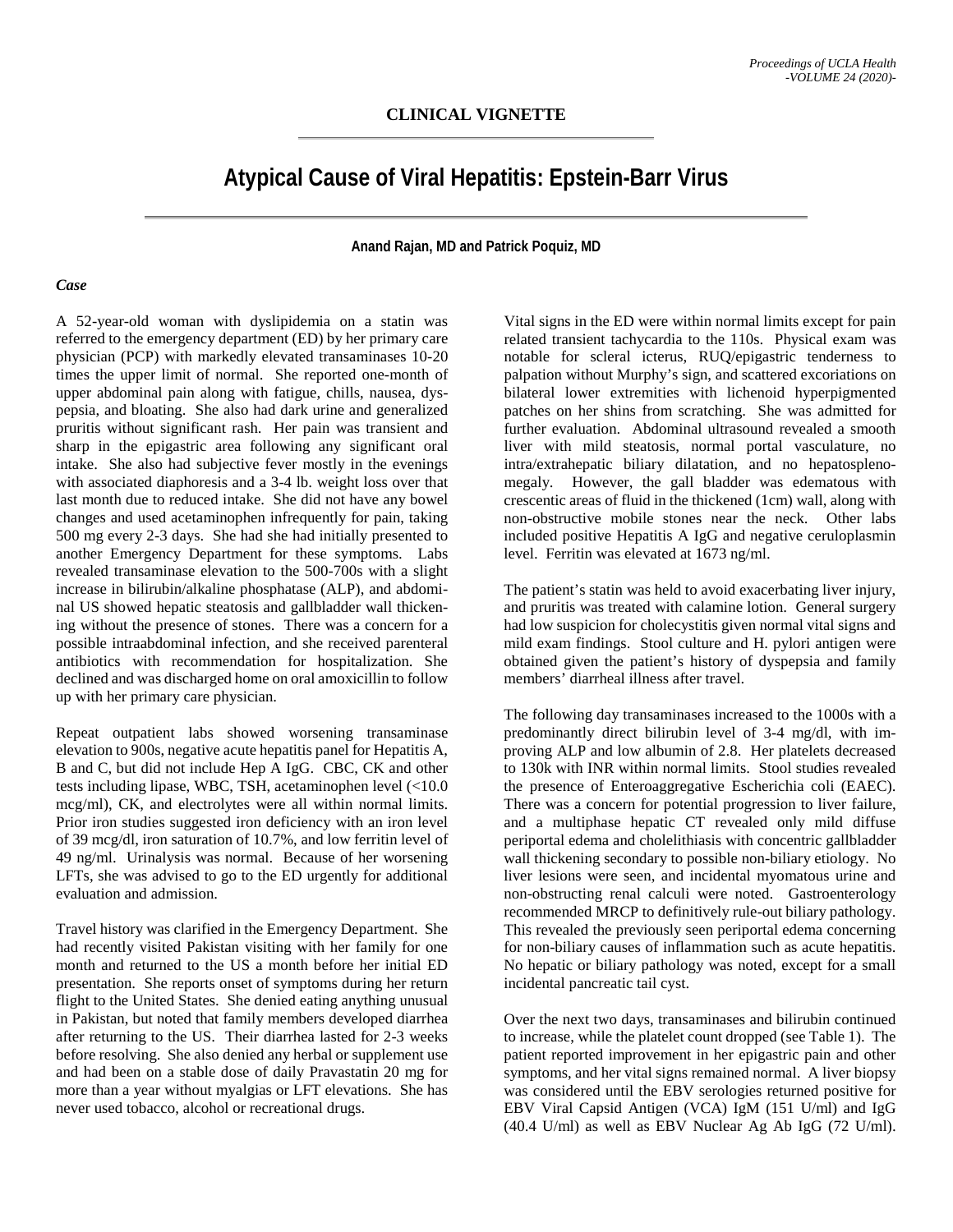Other pertinent labs resulted negative, including ANA, and a weakly positive anti-smooth muscle antibody (ASMA) titer of 1:40. The patient was received supportive care for EBV hepatitis and concurrent EAEC travelers' diarrhea. Her labs were monitored until her aminotransferases and bilirubin showed definite improvement and platelets normalized. She was then discharged with close outpatient follow-up of her LFTs, as well as long term monitoring of ANA and ASMA titers. One week after discharge, LFTs improved to near-normal values. One month after discharge her symptoms had totally resolved and LFTs had completely normalized, but her ASMA titer increased to 1:80 despite a negative ANA.

## *Discussion*

We describe an uncommon case of isolated EBV hepatitis with possible mono-like prodrome, but without splenomegaly or lymphadenopathy. There is an extremely wide differential diagnoses for hepatobiliary pathology that can be narrowed by LFT patterns. In patients like ours with disproportionate transaminase elevations to the 1000s and only a small, corresponding rise in ALP/bilirubin, a primary hepatitis picture was more likely than a cholestatic picture. Infectious, druginduced liver injury (DILI), and ischemic etiologies were also near the top of the differential. Imaging was helpful to definitively rule-out other pathology, such as the MRCP rulingout biliary obstruction and the multiphase hepatic CT ruling-out malignancy and thrombosis. The nonspecific periportal edema seen across all imaging modalities could be found in acute hepatitis, congestion, hepatic trauma, cholangitis, and primary biliary cirrhosis. Though less likely, autoimmune hepatitis/ cirrhosis and other rheumatologic diseases were evaluated with ANA screen, ASMA, anti-mitochondrial Ab, rheumatoid factor (RF), and IgG4 subclass panel. Hemochromatosis was unlikely given low iron prior to admission as well as lack of other systemic symptoms. Additionally, our patient had no history of hemodynamic instability, shock or heart failure that would result in congestive hepatopathy. Therefore, only primary liver infection or DILI remained as the most likely etiologies.

A thorough history of substance ingestion, including alcohol, should be taken in patients with suspected primary hepatitis. DILI from patient's acetaminophen and statin use was unlikely given negative acetaminophen/CK levels with only intermittent acetaminophen use, as well as stable statin use for a year prior to injury. Other ingestion-induced injuries were possible, but less likely given that she denied any supplement or substance use.

Evaluation for acute viral hepatitis should extend beyond the usual hepatitis viral panel if suspicion exists. Although our patient had negative acute hepatitis panel, transient Hepatitis A infection was still considered due to her elevated IgG level and travel history with other family members with diarrhea. The continued worsening liver enzymes was atypical. Additionally, the patient was EAEC positive, which usually causes mild diarrheal illness and explained the transient illness of her family. Our evaluation then expanded to other causes of viral hepatitis, including hepatitis E, Parvovirus B19, CMV, VZV, EBV, and HSV titers. Influenza and SARS-CoV-2 viruses were considered given the current ongoing outbreak, but the absence of other symptoms lowered the likelihood of these infections. Other less likely viral causes of hepatitis such as filoviruses (Ebola, Marburg), echoviruses, flaviviruses (dengue, yellow fever), reoviruses (Colorado tick fever), bunyaviruses, arenaviruses, adenoviruses, and other herpesviruses (HHV6, 7, 8) were not pursued given lack of immunocompromised state and/or history suggestive of these infections. However, if the expanded viral screen was negative, additional viral etiologies would have been pursued, as well as liver biopsy. .

Though complicated by concurrent EAEC infection, our patient likely had acute symptomatic EBV hepatitis following a mononucleosis prodrome. This diagnosis can be established with an elevated IgM titer against EBV VCA and negative tests for other viruses that could cause similar symptoms in the context of febrile illness. Though rare, EBV hepatitis can cause transaminase elevations greater than 5 times the upper limit of normal in 30-40% of patients by the second week of infection.<sup>1</sup> Most cases have modest elevations in the 300-500s range, but very rarely patients can have severe transaminase elevation above 1000, which we observed. Thrombocytopenia can also be present.<sup>2,3</sup> Additionally, several case series reported EBV antigen cross reactivity can lead to the autoantibodies elevation such as ASMA, which increased in our patient from a titer of 1:40 to 1:80 one month later. Occasionally, EBV can also trigger autoimmune hepatitis up to six months later, which can also occur concurrently with infection. 4 Biopsy is usually required to differentiate the two, but in our patient the ANA screen was negative with only a weakly positive ASMA, thus concurrent autoimmune disease was less likely. However, ANA and ASMA titers should be followed to monitor development of autoimmune hepatitis. This case highlights the complexity of viral hepatitis and the potential complications that can develop. If a specific etiology can be identified, treatment and ongoing monitoring may be impacted.